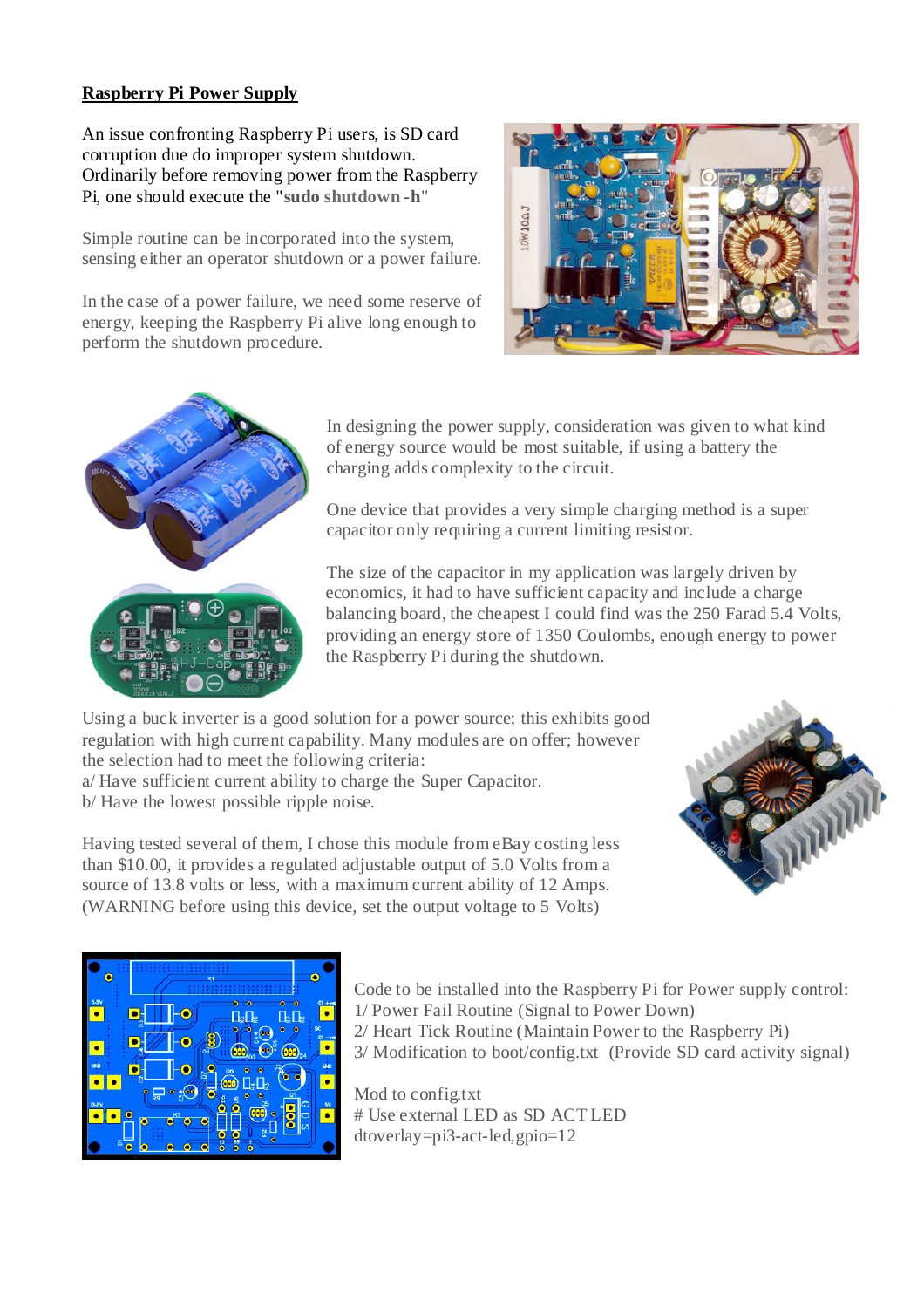Signals required for the Power Supply Operation are: a/ Power On/Off/Fail (B4) b/ Heart Tick indicating Normal Running (B3) c/ SD card Activity Normal running (B2) The 500 mS Heart Tick signal of 3.3 Volts is applied to B3, this keepsthe power supply turned on, delivering 5 Volts to the Raspberry Pi. Power On/Off timing is achieved by the action of C2 and C3.

## **Shutdown Process**

When a logic zero is applied to B4 (Power Off/Fail) The Raspberry Pi commences the shutdown process. During this process the SD card activity signal is used to extend the ON time of the Power Supply, When the Heart Tick and SD card activity ceases, the timing capacitor C2 fully discharges, then the power to the Raspberry Pi isturned off.

### **Circuit Actions**

The Power switching (On/Off) is performed by Q1, a P Channel FET

D1 Absorbs back EMF from the relay to protect any devices sharing the 13.8 Volt rail.

D<sub>3</sub> and R<sub>1</sub> form the Super Capacitor charging circuit.

D2 Power source from the Inverter.

D<sub>4</sub> Power source from the super capacitor.

Q5 and Q6 are used for the control of Q1, if Q5 is off, Q1 is pinched off. (Power Off)

Q2 and Q4 form an astable switch, controlled by Q3, if Q3 is on (saturated), the astable is turned off.

Q6 is the charge controller to power-up and keep the power on if Heart Tick or SD activity is present. The Relay serves as a power fail detector, choosing an electromechanical device solves problems with slow decay of input voltages, providing a solid signal indicating power failure.

Note that the Buck Inverter has a wide range of input voltage to maintain a regulated 5.5 Volt output, thus only when the voltage at the relay armature falls below the holding voltage, a power fail signal is sent to the Raspberry Pi.

Voltage variations taking place on the input of the regulator above the holding voltage of the relay will have no consequence to the regulated output or the functionality of the Raspberry Pi.

The circuit has to meet 3 conditions,

a/ Operator Power on/off

b/ Power fail

c/ Auto reboot if power is available but the Raspberry Pi is dormant requiring a power cycle to boot. Note that if a shutdown command was issued, the inbuilt Raspberry Pi watchdog is disabled, so this can't be used to detect a dormant device, to restart the Raspberry Pi, the power must be cycled, initiating a boot process.

#### **Circuit Operation**

With the SW1 in the OFF condition a ground is applied to B4, this signal indicates that power is turned off by the Operator, also initiating a power down if the Raspberry Pi was running.

When SW1 is turned ON, The regulated 5.55 Volts from the buck inverter, is applied to C2, charging C2 instantaneously, this is possible because of the lag in the relay armature, at the same time the ground on B4 is removed. The charge in C2 with R3, causes Q5 to saturates, the FET isturned on, 5 Volts is now applied to the Raspberry Pi. The source of this voltage is via D2, making the cathode of D4 more positive than the anode, thus D4 is turned off, D3 and R1 are now charging the super capacitor. The initial charge in C2 allows 20 seconds of operation, the activity signal of the SD card during the boot process, further adds to this charge extending the time, insuring a proper boot-up. Once the Raspberry Pi has booted, the Heart Tick signal via B3 keeps charging C2 every Second for 500 mS. sustaining the power to the Raspberry Pi.